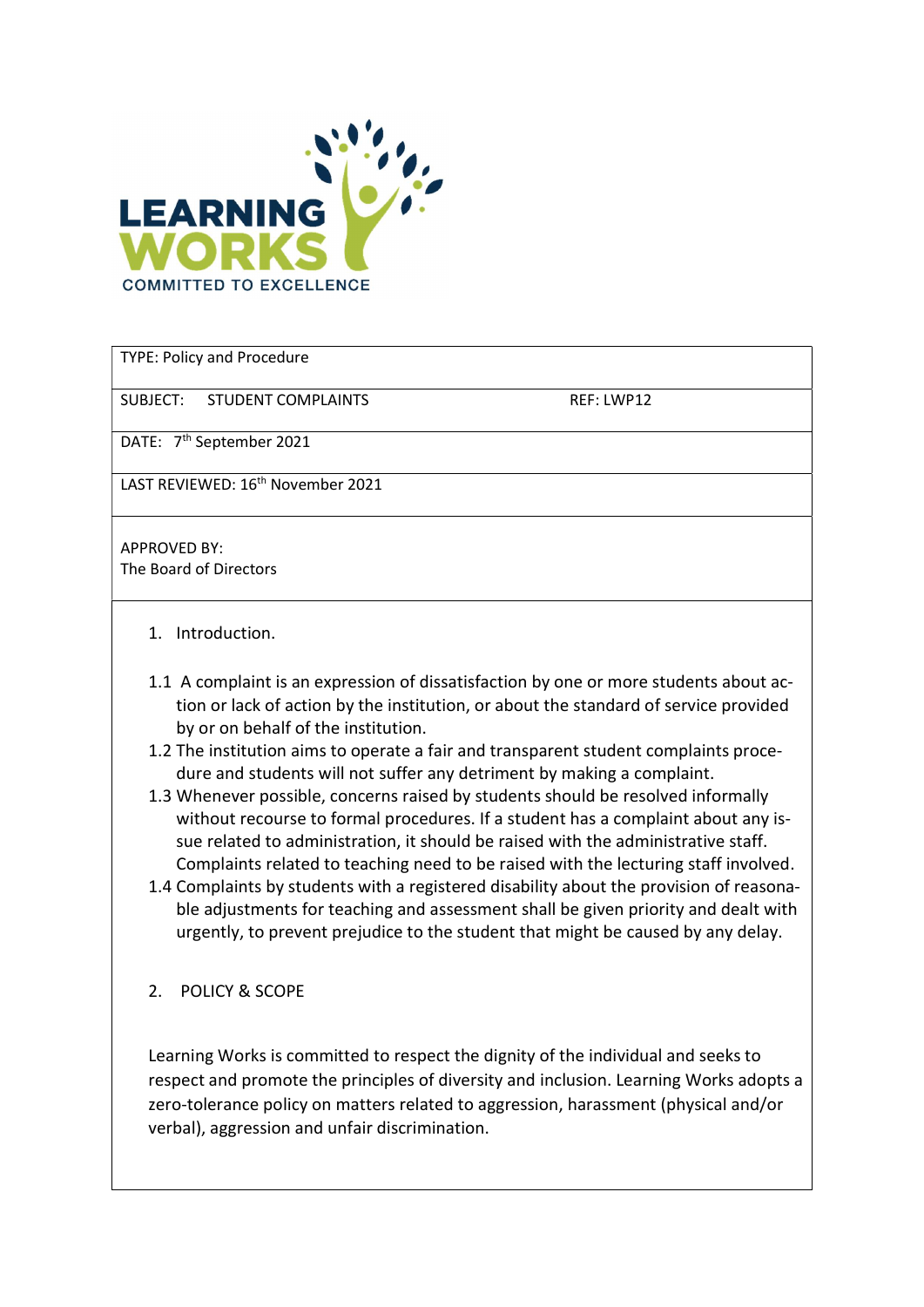## 3. CONFIDENTIALITY

All cases are bound with full confidentiality and non-disclosure. Learning Works adopts a strict policy of confidentiality on all cases.

## 4. PROCEDURE

 The institution's complaints process includes an informal resolution procedure as well as a procedure for formal complaint of an academic decision. The institution expects the student to attempt an informal resolution before making a formal complaint.

At the informal resolution process the student should discuss the matter directly with the party involved and make a reasonable effort to resolve the issue. If this does not lead to resolution a formal procedure needs to be made consisting of the following process:

- a. The student and/or staff members logs in a formal, documented complaint to any member of Learning Works top management team of his/her trust.
- b. The complaint must be submitted by the student within 10 days after the decision is made. The student must state the nature of the complaint and the remedy s/he is seeking and describe any previous attempt to resolve the issue.
- c. The complaint is forwarded to the Head of the Institution. The latter appoints an ad hoc board composed of the members of the IQA to investigate the case.
- d. The members of the IQA review the situation and provide a written response, including appeal information within 15 days of receiving the complaint. The ad hoc board calls in any individual they deem fit for the effective proceedings of the hearing.
- e. Following the formal hearing, the ad hoc board formulates the required action/s and informs the Head of the Institution of the execution of the action/s required.

# 5. APPEALS

An appeal procedure (LWP14) allows the appellant to log a request based on the decision taken by the ad hoc board. All appeals are investigated by the Head of the Institution. The decision of the Head of the Institution is final.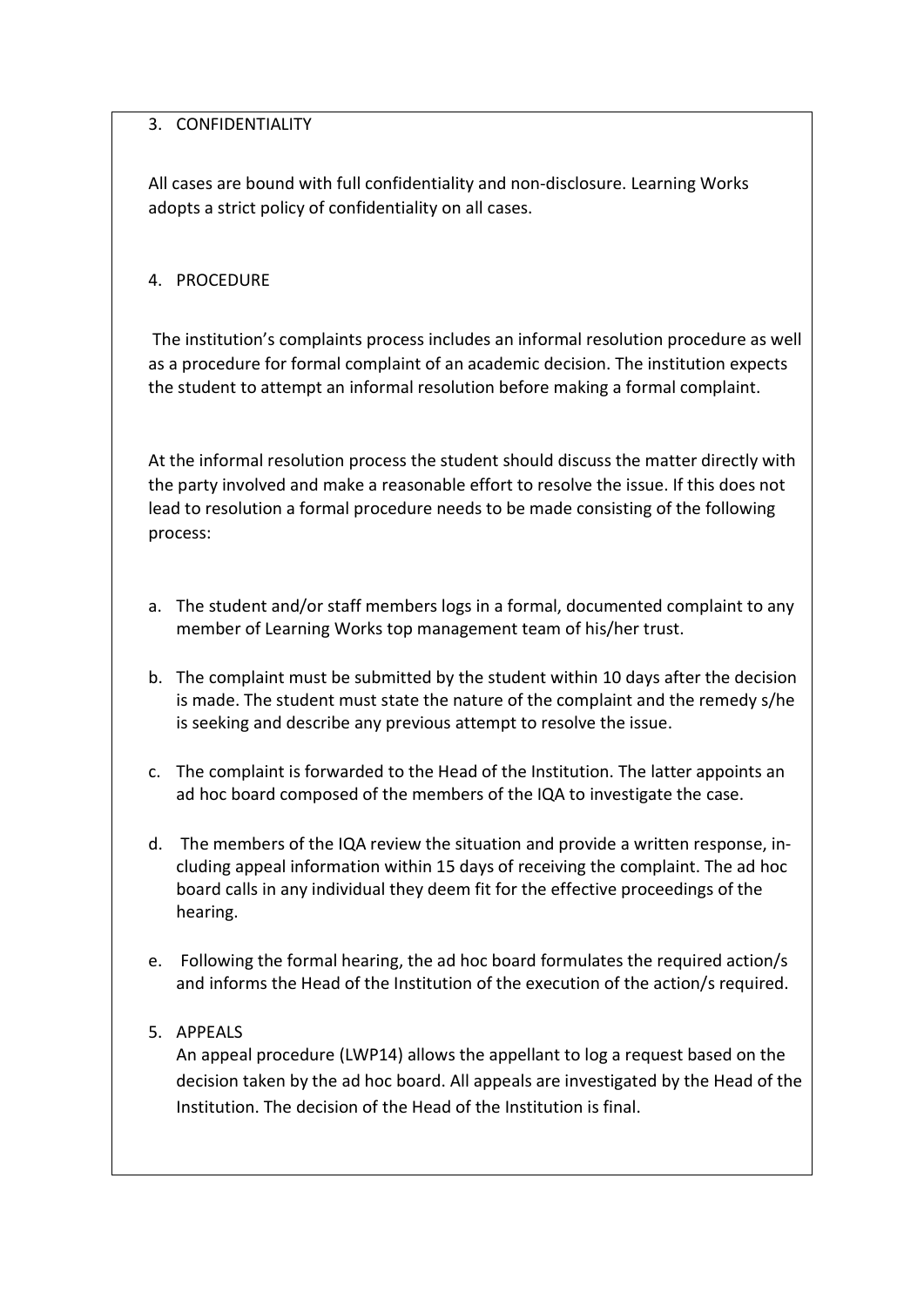### 6. RECORD KEEPING

 A documented record of all complaints is kept at the administration office of Learning Works. A dedicated file is allocated, which will also contain recorded decisions taken by the ad hoc board and the head of institution. All records are kept for a minimum period of six years.

Charlo Bonnici CEO





REFERENCE: LWP12b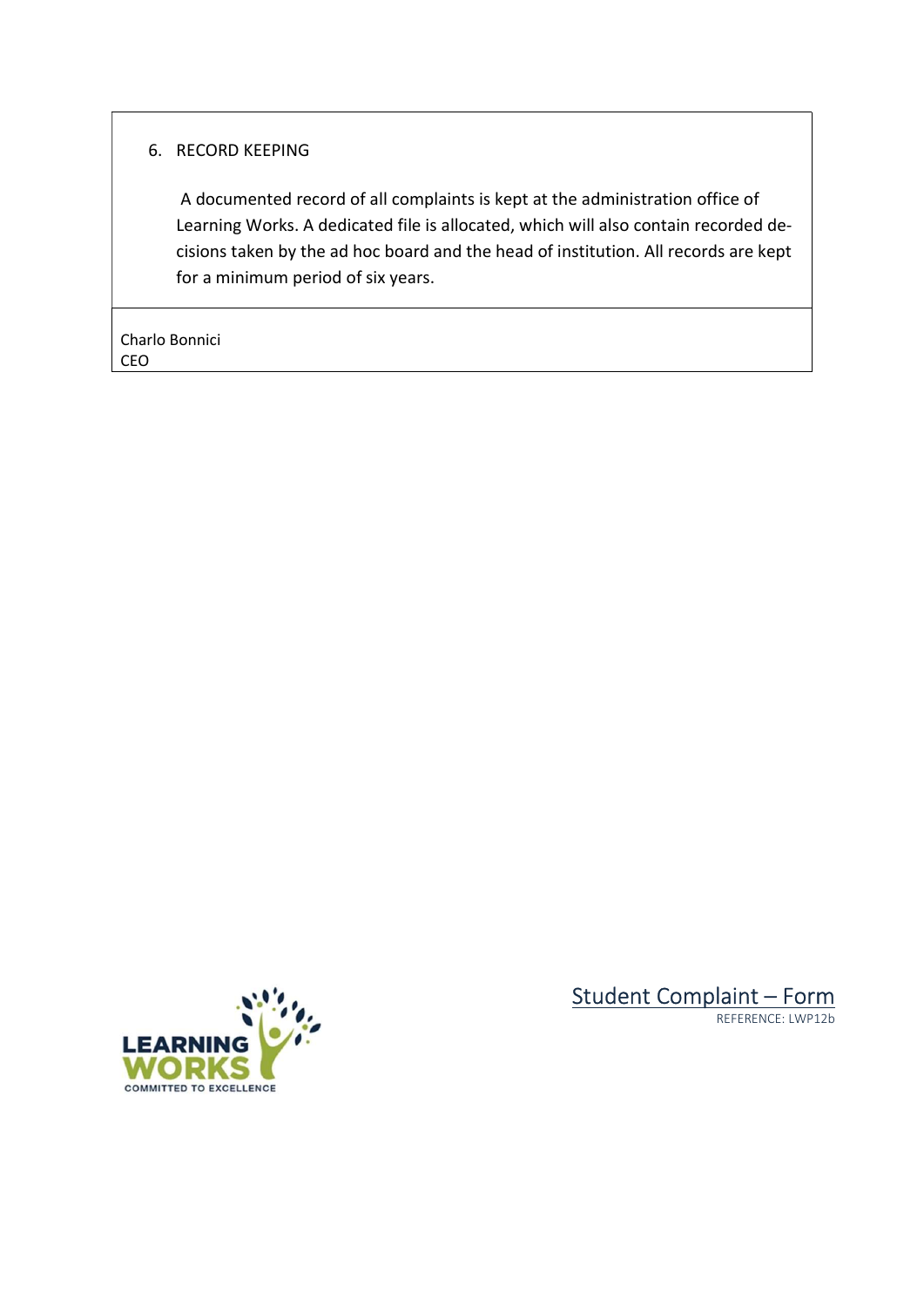This form is to be used by students requesting a formal complaint as outlined in the Student Complaints Policy and Procedures. A separate procedure is available for students filing a grievance. These procedures and forms may be found online at http://www.learningworks.edu.mt. This form, when completed, must be presented to the Administration Office of Learning Works, Triq l-Iljun, Qormi

| <b>Section A</b> |       |                                                                                                                      |       |  |
|------------------|-------|----------------------------------------------------------------------------------------------------------------------|-------|--|
|                  |       | <b>Student Details</b>                                                                                               |       |  |
|                  |       |                                                                                                                      |       |  |
| Full Name:       |       | <u> 1980 - Jan Stein Stein Stein Stein Stein Stein Stein Stein Stein Stein Stein Stein Stein Stein Stein Stein S</u> | Date: |  |
|                  | First | Last                                                                                                                 |       |  |
|                  |       |                                                                                                                      |       |  |
|                  |       |                                                                                                                      |       |  |
| Phone:           |       | Email                                                                                                                |       |  |
|                  |       |                                                                                                                      |       |  |
| ID/ Passport No: |       |                                                                                                                      |       |  |
|                  |       |                                                                                                                      |       |  |

#### Section B

Type of Complaint

Please set out the reason(s) why the complaint is being made and specify:

- A. Who or What is being complained about?
- B. The events that took place in chronological order.
- C. The consequence that you believe you have suffered as a result.

\_\_\_\_\_\_\_\_\_\_\_\_\_\_\_\_\_\_\_\_\_\_\_\_\_\_\_\_\_\_\_\_\_\_\_\_\_\_\_\_\_\_\_\_\_\_\_\_\_\_\_\_\_\_\_\_\_\_\_\_\_\_\_\_\_\_\_\_\_\_\_\_\_\_\_

\_\_\_\_\_\_\_\_\_\_\_\_\_\_\_\_\_\_\_\_\_\_\_\_\_\_\_\_\_\_\_\_\_\_\_\_\_\_\_\_\_\_\_\_\_\_\_\_\_\_\_\_\_\_\_\_\_\_\_\_\_\_\_\_\_\_\_\_\_\_\_\_\_\_\_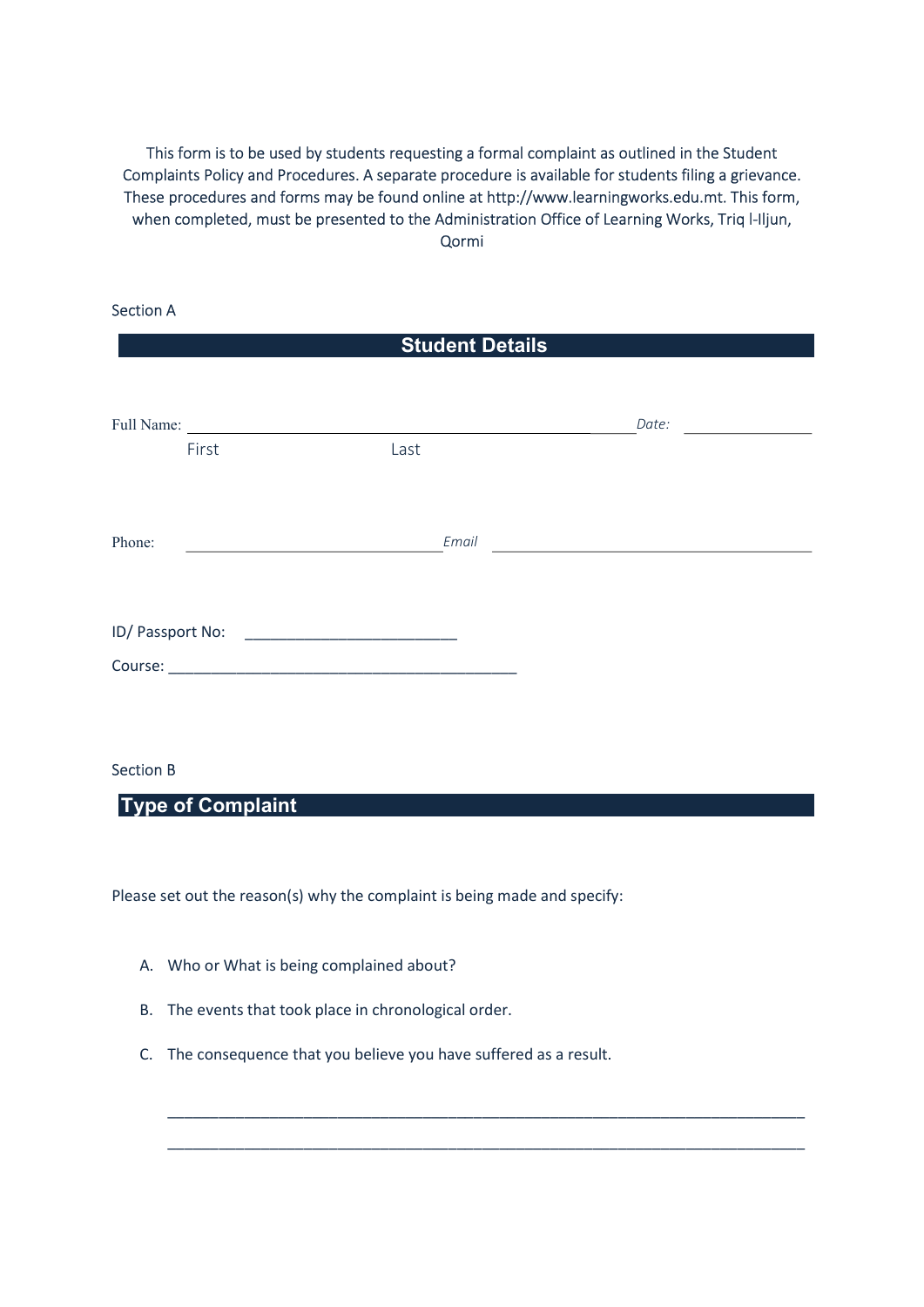#### Section C

### An outline of the action you have taken so far:

If you have already taken steps to resolve your complaint informally, please outline these below: (If you have not taken these steps, please proceed to section D)

\_\_\_\_\_\_\_\_\_\_\_\_\_\_\_\_\_\_\_\_\_\_\_\_\_\_\_\_\_\_\_\_\_\_\_\_\_\_\_\_\_\_\_\_\_\_\_\_\_\_\_\_\_\_\_\_\_\_\_\_\_\_\_\_\_\_\_\_\_\_\_\_

\_\_\_\_\_\_\_\_\_\_\_\_\_\_\_\_\_\_\_\_\_\_\_\_\_\_\_\_\_\_\_\_\_\_\_\_\_\_\_\_\_\_\_\_\_\_\_\_\_\_\_\_\_\_\_\_\_\_\_\_\_\_\_\_\_\_\_\_\_\_\_\_

\_\_\_\_\_\_\_\_\_\_\_\_\_\_\_\_\_\_\_\_\_\_\_\_\_\_\_\_\_\_\_\_\_\_\_\_\_\_\_\_\_\_\_\_\_\_\_\_\_\_\_\_\_\_\_\_\_\_\_\_\_\_\_\_\_\_\_\_\_\_\_\_

\_\_\_\_\_\_\_\_\_\_\_\_\_\_\_\_\_\_\_\_\_\_\_\_\_\_\_\_\_\_\_\_\_\_\_\_\_\_\_\_\_\_\_\_\_\_\_\_\_\_\_\_\_\_\_\_\_\_\_\_\_\_\_\_\_\_\_\_\_\_\_\_

\_\_\_\_\_\_\_\_\_\_\_\_\_\_\_\_\_\_\_\_\_\_\_\_\_\_\_\_\_\_\_\_\_\_\_\_\_\_\_\_\_\_\_\_\_\_\_\_\_\_\_\_\_\_\_\_\_\_\_\_\_\_\_\_\_\_\_\_\_\_\_\_\_\_\_

\_\_\_\_\_\_\_\_\_\_\_\_\_\_\_\_\_\_\_\_\_\_\_\_\_\_\_\_\_\_\_\_\_\_\_\_\_\_\_\_\_\_\_\_\_\_\_\_\_\_\_\_\_\_\_\_\_\_\_\_\_\_\_\_\_\_\_\_\_\_\_\_\_\_\_

\_\_\_\_\_\_\_\_\_\_\_\_\_\_\_\_\_\_\_\_\_\_\_\_\_\_\_\_\_\_\_\_\_\_\_\_\_\_\_\_\_\_\_\_\_\_\_\_\_\_\_\_\_\_\_\_\_\_\_\_\_\_\_\_\_\_\_\_\_\_\_\_\_\_\_

\_\_\_\_\_\_\_\_\_\_\_\_\_\_\_\_\_\_\_\_\_\_\_\_\_\_\_\_\_\_\_\_\_\_\_\_\_\_\_\_\_\_\_\_\_\_\_\_\_\_\_\_\_\_\_\_\_\_\_\_\_\_\_\_\_\_\_\_\_\_\_\_\_\_\_

\_\_\_\_\_\_\_\_\_\_\_\_\_\_\_\_\_\_\_\_\_\_\_\_\_\_\_\_\_\_\_\_\_\_\_\_\_\_\_\_\_\_\_\_\_\_\_\_\_\_\_\_\_\_\_\_\_\_\_\_\_\_\_\_\_\_\_\_\_\_\_\_\_\_\_

A. With whom did you discuss this to try and resolve informally?

\_\_\_\_\_\_\_\_\_\_\_\_\_\_\_\_\_\_\_\_\_\_\_\_\_\_\_\_\_\_\_\_\_\_\_\_\_\_\_\_\_\_\_\_

- B. Date of meeting/ discussion:
- C. Why did you remain dissatisfied with the response to your complaint?

Section D

Desired Outcome: